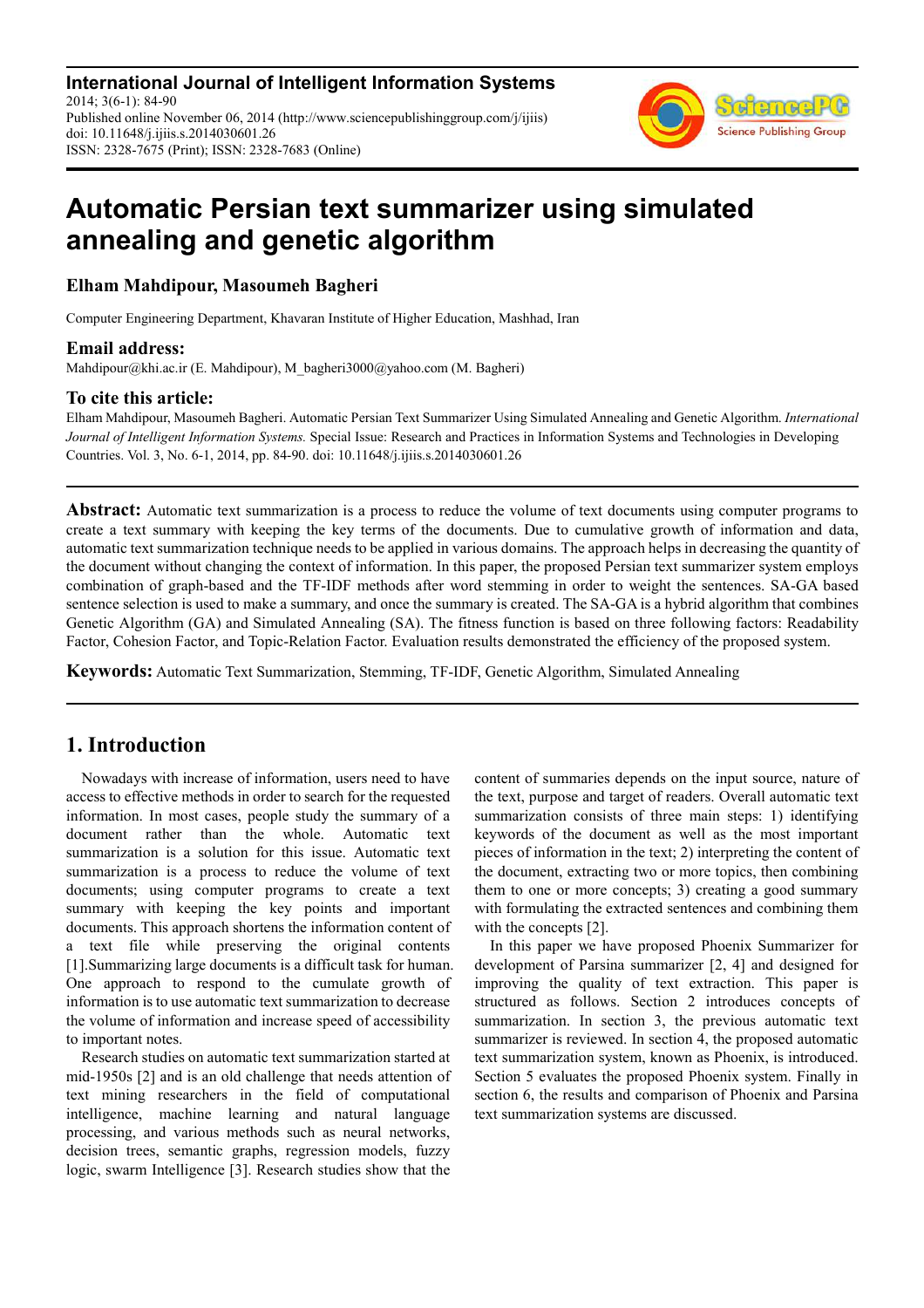### **2. The Concepts of Automatic Text Summarization**

The important factors in text summarization include: input factors, output factors, and target factors [5, 6].

Input factors are listed as follow:

- 1 Input form, such as:
	- a. Length of input text: short text (1 or 2 pages), long text (more than 50 pages).
	- b. Text structures: text structures that impact on text process such as: paragraph, entity, and predicate.
	- c. Text language: such as single language and multiple languages.
	- d. Text type: such as single document or multiple documents.
- 2 Text topic, such as:
	- a. Normal text: the subjects have vast knowledge domain such as scientific, sport, and farming.
	- b. Special text: the topics depend on knowledge of reader such as computer and medical.
	- c. Limited text: the special topics pertain to organization or society such as news and technical reports.

Output factors are listed as follow:

- 1 Content: this factor pertains to normal summary or response, extracted summary or abstract. Also when summary is normal, content included the most important information.
- 2 Format: text format may be having figures, tables, diagrams and etc.
- 3 Style: summary style can be predication or advisement.

The targets factors depend to field of application text and cause of summary and determined based on three factors:

- 1 Listeners: The level of listener's knowledge about the summary text field directly affects the results.
- 2 Conditions: the conditions or purpose determine means of the summary. When summary field is vast and identified, can remove the details.
- 3 Application: Depending on the application of the summary, the approach for creating summary text could change. As an example, will the summary be used for retrieving the whole text? Or is it a replacement for the input text? Or it could even be an overview of a reviewed document. In general terms, the application could be divided into public and interrogative categories.

In Addition, the summarizer system can be divided into three categories: [7]:

1 Category based on form and organization: Overall summaries based on form and organization can be divided into extraction and abstract. In extraction, summary based on statistical information of text, determination of the important sentences, and selection of the most important items to create the summary. The abstract methods attend to relationship between difference parts of text, terms concepts and semantics. For large documents, using extraction methods are easier and more flexible. However, the results might be incoherent and un-related. On the other hand, the abstract method presents the summary of important parts and key points. In this method the compress rate is high due to summary hint to the content of text. Also, the resulting text would be coherent. Therefore abstract systems are stronger than extraction systems.

- 2 Category based on process level: we can divide summaries based on process level to superficial and deep categories. The superficial method, displays information based on superficial properties such as statistical conditions, place conditions, terms, and special domain. The summaries of this category are created by extraction method. The deep methods, employs natural language processing and needs to perform semantic analysis such as syntax and semantic relationships. The summary of this category creates combination of extraction and abstract methods.
- 3 Category based on addressee: the summaries based on addressee could be divided into three categories: public, based on query, and special topic. Purpose of public summary is for widespread society of readers and generally all topics are important. The application of summary based on query is related to one question such as "what is the cause of incidence?". The purpose in special topic summary is the user revenue and emphasis on special topic or single document and multiple document categories, or single language and multiple language categories.

#### *2.1. Summarization Methods*

There are many methods for text summarization such as information retrieval (IR) [6], clustering [8], graph theory [9], machine learning [10], Latent semantic analysis [6], and TF-IDF [2, 11]. We describe TF-IDF methods because the proposed system uses this because it is easy and accurate. Also the combination of TF-IDF and graph based methods is more applicable.

The TF-IDF weighting system is used with some adoptions which is similar to IR model. TF-ISF weights are computed for each sentence (equation (1) and (2)), where  $tf_{i,j}$  is term frequency of  $i<sup>th</sup>$  index term in the  $j<sup>th</sup>$  sentence, and isf<sub>i</sub> is inverse sentence frequency of  $i<sup>th</sup>$  index term. Also N is the number of all sentences and  $n_i$  is the number of sentences which contain  $i<sup>th</sup>$  index term [2, 11].

$$
tf_{i,j} = \frac{freq_{i,j}}{\max_i freq_{i,j}}
$$
 (1)

$$
isf_i = \log \frac{N}{n_i} \tag{2}
$$

The corresponding weight is therefore computed as equation (3).

$$
W_{i,j} = tf_{i,j} * isf_i \tag{3}
$$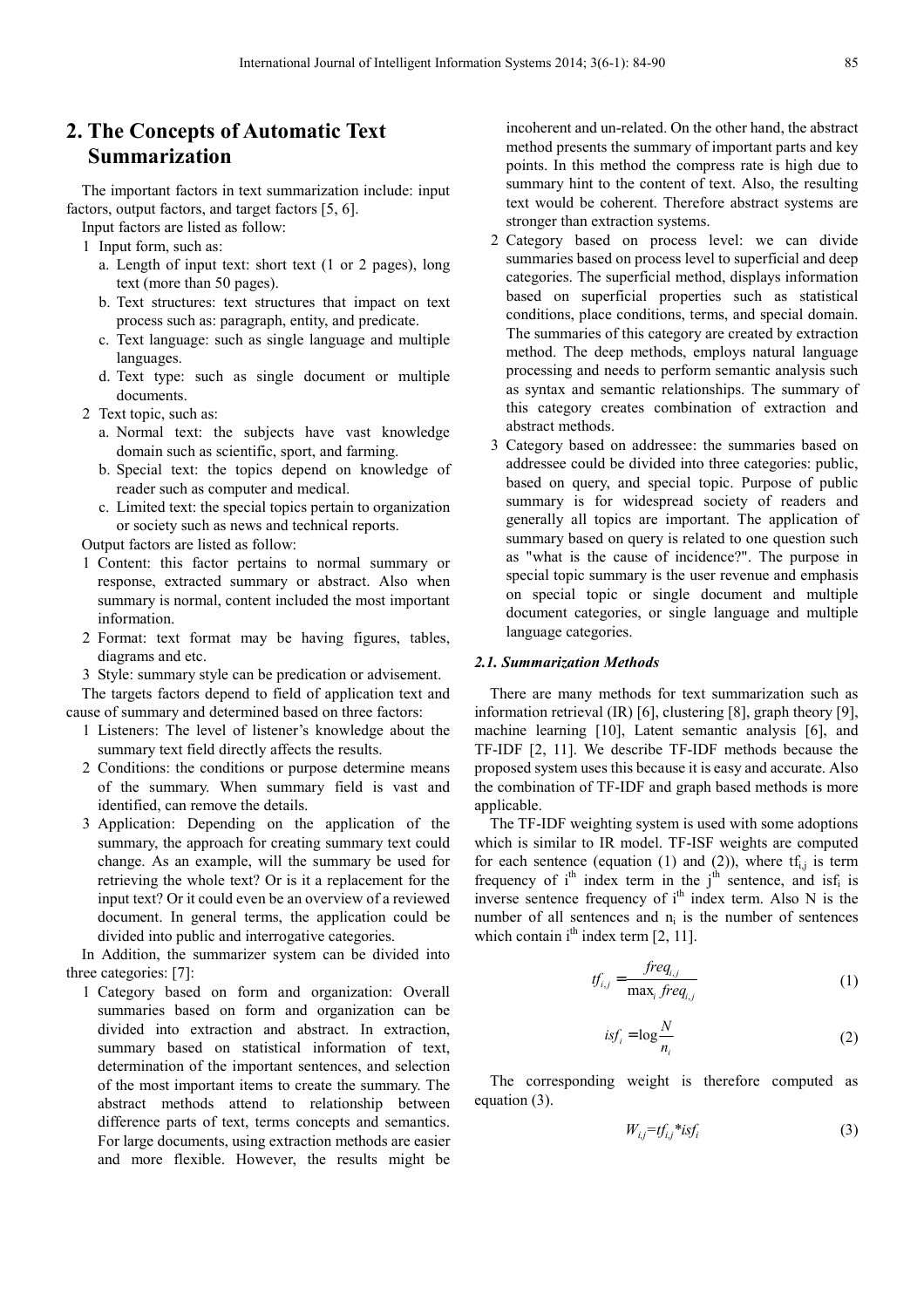### **3. Related Works**

Research studies in non-Persian languages domain considers challenges of automatic text summarization and related works to 2009 [3].

Some research studies improve the summarization by using fuzzy logic. As an example, in [12] summary sentences were extracted using fuzzy rules and sets. They extracted the important features for each sentence of the document represented as the vector of features consisting of the following elements: title feature, sentence length, term weight, sentence position, sentence to sentence similarity, proper noun, thematic word and numerical data. They had done experiments with 125 dataset, comparing our summarizer with Microsoft Word 2007 and baseline using precision, recall and f-measure built by ROUGE. The results show that the best average precision, recall and f-measure to summaries produced by the fuzzy method. Certainly, the experimental result is based on fuzzy logic could improve the quality of summary results that based on the general statistic method. In conclusion, they proposed that using combination of fuzzy logic and other learning methods and extract the other features could provide the sentences more important.

In another study an automatic multiple document text summarizers has been presented [13]. Research was first started naively on single document abridgement but recently information is found from various sources about a single topic in different website, journal, newspaper, text book, etc., for which multi-document summarization is required. In [13], automatic multiple documents text summarization task is addressed and different procedure of various researchers are discussed. They compared various techniques that have done for multi-document summarization. Some promising approaches are indicated and particular concentration is dedicated to describe different methods from raw level to similar like human experts, so that in future one can get significant instruction for further analysis.

In addition, there are some studies done in Persian text summarization such as FarsiSum [14] which is inspired by SweSum [15]. This system works based on statistical properties and does not consider text linguistics and special Persian language challenges such as find synonyms, words stemming and etc.

Shamsfard and Karimi [16] propose summarizers based on lexical chain and graph theory that each sub graph show the discrete subject in document. In this method summaries are created based on query and selected of special sub graph, whereas in public summaries the sentences can be selected from all sub graphs.

Furthermore, the Parsina text summarizer employs combination of TF-IDF, graph-based methods and genetic algorithm (GA) [2].

Riahi et. al, [17] propose automatic text summarization using artificial neural networks (ANN) for the weighting system. In this system, importance of parameters are determined using ANN and creates final summary by pruning artificial neural networks.

Bazqandi et. al, [8] have clustered Persian sentences using binary particle swarm optimization where semantic distance of two vectors are used instead of Euclidean distance. The results show that their proposed method assessors, the use of semantic clustering PSO to determine the optimal number of clusters, better accuracy in terms of clustering is compared with other methods.

In this paper we use combine research studies related to Parsina [2], and SA-GA hybrid algorithm [18]. Therefore, the next sub-section describes SA-GA and Parsina text summarizer system, respectively.

#### *3.1. SA-GA Hybrid Algorithm*

In this method, we use combination of genetic algorithms (GA) and simulated annealing (SA) to present a new method called SA-GA [18].

In genetic algorithms, chromosomes with three crossover operator, mutation and selection in successive iterations converge to the best solution in the search space. However, while there is variation in population genetic algorithm, convergence to optimality is not guaranteed [18].

Simulated annealing algorithm is an optimization method that finds the optimal locations using random search. In this method, particles with an initial temperature and proceeded to search the solution space are determined. For each particle, r1 parameter ranges specified in the operating position (Present) by equation (4) where  $\alpha$  is random number between zero and one [18].

$$
Pr \, \text{esent}[i+1] = Pr \, \text{esent}[i] + r_1 - r_1 \, ^* 2 \, ^* \alpha \tag{4}
$$

The SA-GA hybrid algorithm employs SA for crossover operation in GA. This method uses the concept of SA for crossover the chromosomes. We have used of real version of Genetic Algorithm (Real-GA). For crossover operation using statistical averages and equation (4) the proposed equation (5) is created.

$$
Present[i] = \frac{(Present[i] + Present[i+1])}{2} + r_i - r_i * 2 * \alpha \tag{5}
$$

Where the Present [i] and Present  $[i + 1]$  are two combined parents, r1 and  $\alpha$  similar to equation (4) are set. Researchers demonstrate performance of these algorithms on complex mathematical functions [18].

#### *3.2. Parsina Text Summarizer*

The Parsina text summarizer uses combination of graph-based methods and genetic algorithms [11, 2, 4]. A directed graph is produced after weighting sentences and creates the similarity matrix. The sentences included in the summary based on topic relation factor, cohesion and readability factors are selected. The fitness function in GA, evaluate the sentences. Chromosome length of genetic algorithms is the number of sentences in the summary. The genes per chromosome in population GA represent the number of sentences that there are in summary. This system uses the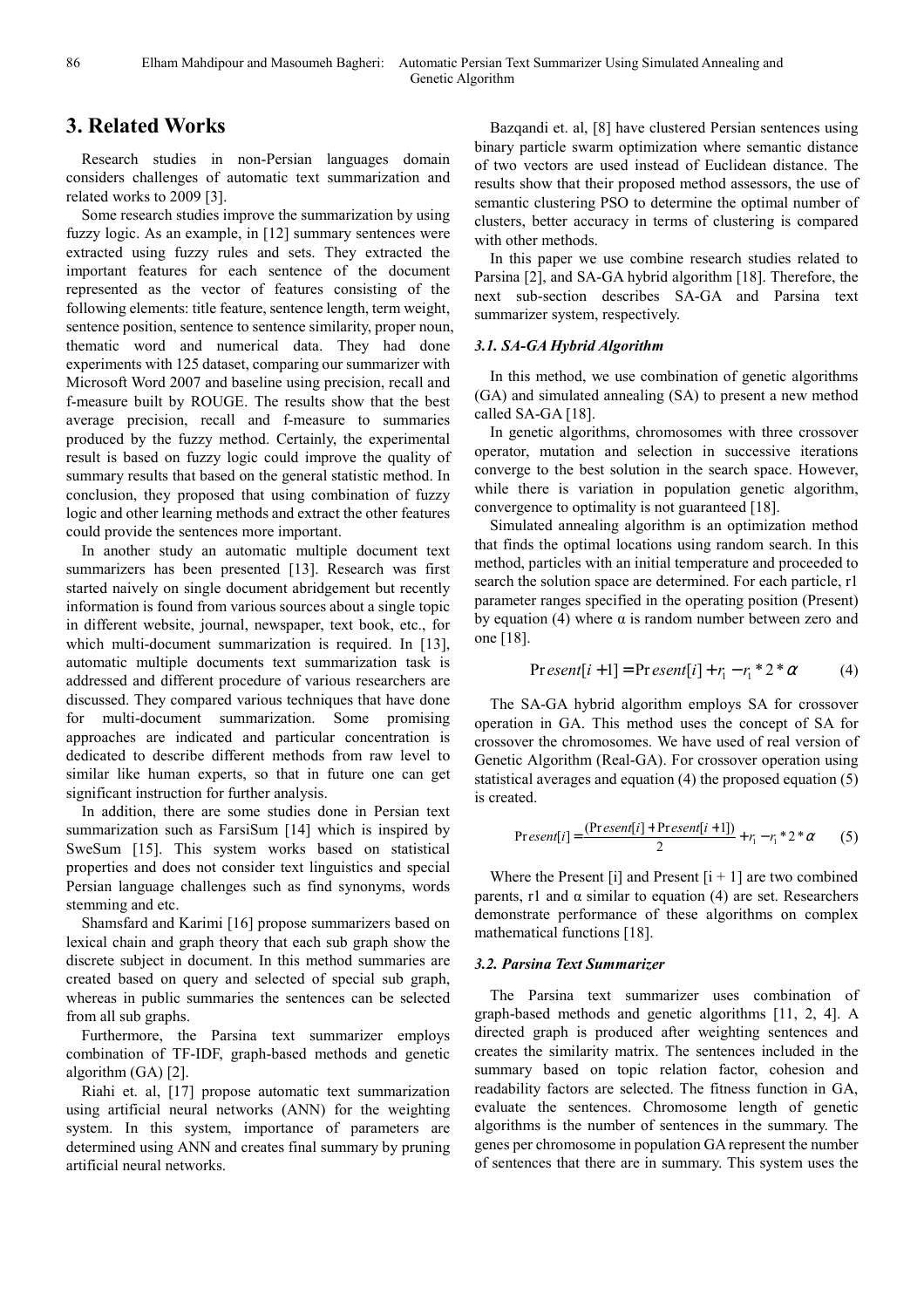Krovetz stemming for noun and verb stemming [19, 20]. Also this system detects the synonym words. The Parsina text summarizer steps are as follows.

Firstly, it detects synonym and stop words with the use of databases. Also performs stemming all words such as nouns and verbs. Secondly, the frequency of words using TF-IDF (equation (1) and (2)), is calculated. The weight of each word according to equation (3) is also calculated. It should be noted that weighting the title words and keywords of the equation (6) is calculated.

$$
W_{i,j} = (0.5 + \frac{0.5 * freq_{i,q}}{\max_{l} freq_{l,q}}) * isf_i
$$
 (6)

Where q represents the user's title or keyword. Third step is the construction of a similarity matrix using equations (7) and (8). In equation (7) similarity of sentence with title is computed. In equation (8) similarity of two sentences together is calculated.

$$
sim(s_j, q) = \frac{\sum_{i=1}^{t} w_{i,j} * w_{i,q}}{\sqrt{\sum_{i=1}^{t} w_{i,j}^2 * \sqrt{\sum_{i=1}^{t} w_{i,q}^2}}}
$$
(7)

$$
sim(s_m, s_n) = \frac{\sum_{i=1}^{t} w_{i,m} * w_{i,n}}{\sqrt{\sum_{i=1}^{t} w_{i,m}^2 * \sqrt{\sum_{i=1}^{t} w_{i,n}^2}}}
$$
(8)

After constructing the similarity matrix, a weighted graph is composed. In fact, the weight of an edge, connecting two vertices, is the similarity of the corresponding sentences (equation (9)).

$$
\forall (s_i, s_j) \in E, W(s_i, s_j) = sim(s_i, s_j)
$$
  
\n
$$
\forall i < N : sim(s_i, s_i) = 0, \forall i, j < N : sim(s_j, s_i) = 0 \tag{9}
$$

A good summary contains sentences that are similar to the text title. Now that the similarities are computed, we can define the Topic Relation Factor (TRF) [2, 4, 11]. A simple method is to consider the average similarity of sentences in the summary, divided by the maximum average. Let TR be the average similarity to title in a summary (s). Using TR, we compute TRF using equation (10). Where max is computed among all possible summaries of length S. To find the max, we should simply average top greater S similarities of all sentences with the topic. TRF shows the similarity of the created summary to the document title. In summaries where sentences are closely related to the title, TRF is close to 1. But in summaries which are constructed by the sentences far from the title, TRF tends to zero.

$$
TR_s = \frac{\sum\limits_{s_j \in summary} sim(s_j, q)}{S}, TRF_s = \frac{TR}{\max_{\forall summany} (TR)} \tag{10}
$$

Cohesion Factor (CF) is a measure to determine whether

sentences in the summary talk about the same information or not. Suppose C be the average of similarities of all sentences in a summary, it is clear that, C is the average of weights of all edges in the summary sub graph. Where Ns is the total number of edges in summary sub graph and can easily be computed. Suppose summary nodes are  $S_{S_1}, S_{S_2},..., S_{S_S}$ , and S is the total number of sentences in the summary. Then Ns is the number of edges from  $S_{S_1}$  to  $S_{S_j}$ ,  $1 \le j \le S$ , plus number of edges from  $S_{S_2}$ to  $S_{S_j}$ ,  $2 \le j \le S$ , therefore:

$$
C_{s} = \frac{\sum_{\forall s_{i}, s_{j} \in summanysubgraph} W(s_{i}, s_{j})}{N_{s}}
$$
  
\n
$$
CF_{s} = \frac{\log(C^{*}9 + 1)}{\log(M^{*}9 + 1)}, M = \max_{i, j \leq N} sim_{i,j}
$$
  
\n
$$
N_{S} = (S-1) + (S-2) + ... = \frac{(S)^{*}(S-1)}{2}
$$
 (11)

CF should show how summary sentences are close in total, and is defined as equation  $(11)$   $[2, 4, 11]$ . M is the maximum weight in the graph, i.e. M is the maximum similarity of sentences. If most of the sentences in the extract talk about same topic, CF grows and on the other hand if they are mostly far from each other, CF tends to 0. Readable extracts are hard to be achieved. A readable document is a document which sentences are highly related to their proceeding sentences. First sentence and second sentence are related to each other with a high similarity, same for second and third sentences, and so on. In fact a readable summary, as we define, is made up of sentences which form a smooth chain of sentences. Suppose the readability of summary s with length S, say Rs. Therefore, the readability factor of summary s is computed such as equation (12).

$$
R_s = \sum_{0 \le i < S} W(s_i, s_{i+1}), R F_s = \frac{R_s}{\max_{\forall i} R_i} \tag{12}
$$

It should be noted that we have made the assumption that the summary length is fixed and the maximum is computed among all possible summaries of that summary length. Finding this maximum can be done in polynomial time. Suppose the summary length is S, so the goal of finding the most readable summary is equal to finding a path of length S with maximum weight in the document graph. To have such a fitness function we use a function which is the weighted average of three factors such as equation (13) [11, 2, 4].The fitness function is a flexible one, which means, it has parameters to be adjusted by the user need. One may desire a summary with the highest readability while another may like to have a summary in which sentences are highly related to the topic, and readability is not a matter at all.

$$
F = \frac{\alpha^* TRF + \beta^* CF + \gamma^* RF}{\alpha + \beta + \gamma} \quad 0 \leq \alpha \leq 1, 0 \leq \beta \leq 1 - \alpha, \gamma = 1 - \alpha - \beta \quad (13)
$$

α, β and γ are real numbers and are defined by user. TRF; CF; RF are all between 0, 1, so this composition of them results a real number between 0 and 1. Finally, we perform the genetic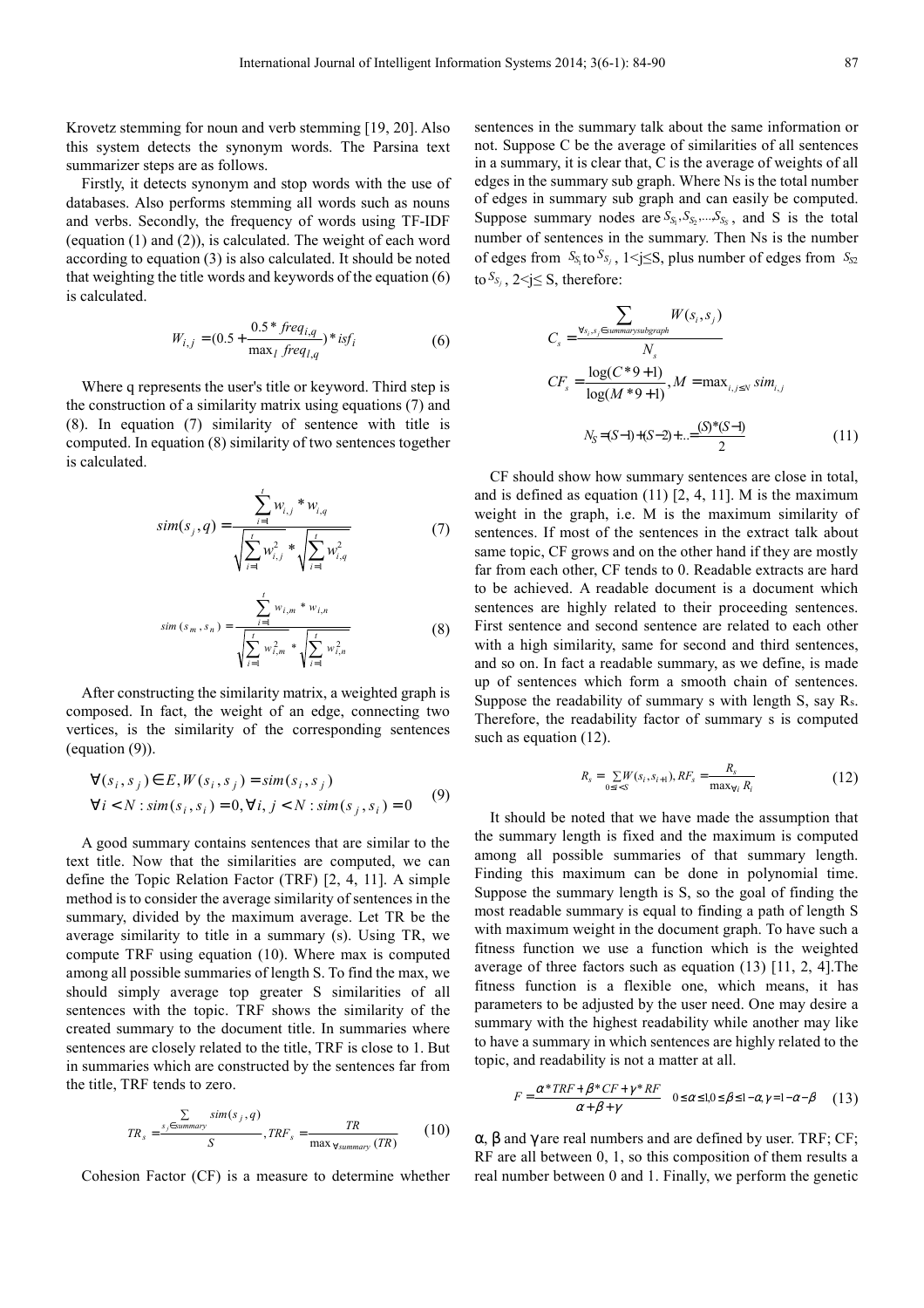algorithm to find the best summary.

## **4. Phoenix: The Proposed Automatic Text Summarizer System**

The proposed system known as Phoenix is the extended version of Parsina text summarizer system [2, 4]. The system aims to improve the quality of summaries produced by using the SA-GA hybrid algorithm. In order to improve the quality of summaries produced by the proposed method the following tasks have been considered: 1) providing a faster method of coding for word stemming krovetz method, 2) Extending the dictionary of words and their synonymous, roots of verbs and nouns to cover more aspects of the text and the increasing use of software in various fields of scientific, artistic, political, or social, and 3) Using SA-GA hybrid algorithm for evaluating the quality of the produced summary.

There is a preprocessing phase in Phoenix system, such as Parsina, to solve the problem bipartite compound words and integration them. The preprocessing phases in phoenix text summarizer system, which display main structure of text, include the following:

- 1 Identifying the boundaries of sentences: In the Phoenix system for identify boundaries of Persian sentences of point, question mark, semicolon are used.
- 2 Removing stop words: words that have no meaning and we cannot collect information about them, such as conjunctions and adverbs that have no role in the concept of sentences.
- 3 Stemming: Finding the root of the derivational words is called stemming. The stemming phases in Phoenix system is similar to Parsina, and uses Krovetz algorithm that have a dictionary of morphological methods for examining the roots [19, 20]. Also the Phoenix system uses an optimized krovetz algorithm. Experimental results show that the stemming method in Parsina is time consuming because of the nested IF statements used in the code. However, In Phoenix system, the Krovetz stemming algorithm is implemented using a function and nested condition statements have been removed. This procedure has improved performance in the stemming phase, and increased its speed compared to Parsina system.

First step in the processing phase of Phoenix system is to compute the effective properties and relation of sentences As well as the TF-IDF weight allocated to sentences. The final score of each sentence are then determined by using an equivalent weight. The best sentences are ranked and selected for the final summary.

The authors have used binary crossover operator in Real-GA for Parsina system, but in the Phoenix system they have used a combination of binary crossover and SA-GA methods in crossover operator. Therefore, the crossover point according to equation (14) for two parents in crossover operator is determined.

Crossover Point = 
$$
r - r \cdot 2 \cdot \alpha
$$
 (14)

Where r is the temperature in the SA formula and initial value is a random number between one and the numbers of sentences in the text. Alpha  $(\alpha)$  is a random number between zero and one. After determining the crossover point at random and using the SA formula, we perform crossover such as binary crossover.

Generally there are three units in Phoenix system named: initializing, scoring and summarizing unit.

Initializing unit includes pre-processing, segmentation and stemming. Scoring unit consists of weighted words (equations  $(1)$ ,  $(2)$ ,  $(3)$  and  $(6)$ ) and constructs the similarity matrix (equations (7), (8) and (9)). The summarizing unit includes the following stages: computing the number of summary sentences, calculating the percentage of Topic Relation Factor (equation (10)), Cohesion (equation (11)), and Readability (equation (12)); and implementing the SA-GA hybrid algorithm.

The SA-GA hybrid algorithm in Phoenix text summarizer system uses SA algorithm in GA crossover operator. In fact the crossover point in chromosome is determined using the concept of SA. The SA-GA algorithm implementation steps are as follows [18]:

- 1 Begin
- 2 Create and initialize a random population.
- 3 Select the best population with elitism.
- 4 Create a new generations using of crossover point (equation (14)) and crossover rate equal with 0.7.
- 5 Perform Mutation with mutation rate 0.1.
- 6 The above steps until you reach the appropriate level of fitness, repeated (Go to 3).
- 7 End

### **5. Evaluation of the Phoenix Text Summarizer System**

| The Phoenix summarizer assessment questionnaire |                              |                              |
|-------------------------------------------------|------------------------------|------------------------------|
| <b>Question</b>                                 | <b>Phoenix</b><br>Summarizer | <b>Parsina</b><br>Summarizer |
| Category Name                                   |                              |                              |
| File Name                                       |                              |                              |
| Text Title                                      |                              |                              |
| Keywords                                        |                              |                              |
| Topic Relation Factor (Percentage)              |                              |                              |
| Cohesion Factor (Percentage)                    |                              |                              |
| Readability Factor (Percentage)                 |                              |                              |
| Satisfaction with the summaries                 |                              |                              |
| generated for compress 10% :                    |                              |                              |
| Satisfaction with the summaries                 |                              |                              |
| generated for compress 25% :                    |                              |                              |
| Satisfaction with the summaries                 |                              |                              |
| generated for compress 50% :                    |                              |                              |
| Satisfaction with the summaries                 |                              |                              |
| generated for compress 75%:                     |                              |                              |
| Satisfaction with the summaries                 |                              |                              |
| generated for compress 90% :                    |                              |                              |
| Mean satisfaction with the                      |                              |                              |
| summaries produced:                             |                              |                              |

*Figure 1. The Phoenix summarizer assessment questionnaire.*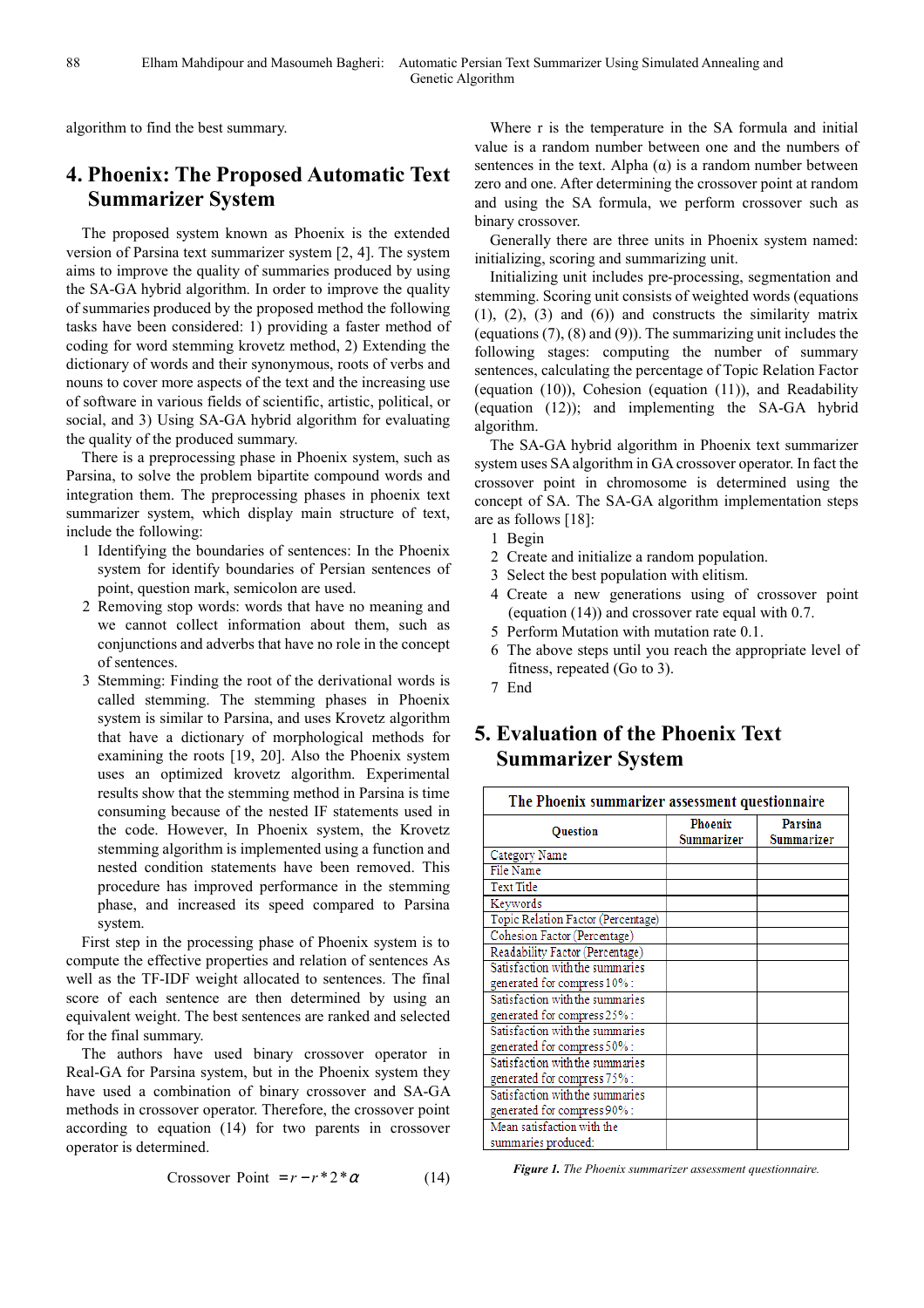In this section we evaluate the Phoenix text summarizer, by using 6 text categories in various fields such as: scientific, cultural, social, economic, political and artistic. Also the Phoenix and Parsina text summarizers are compared together. Each category includes 5 text files with different lengths, so a total 30 texts were compared. The purpose is to evaluate the quality of text summaries from a human perspective; therefore a team of people are required to evaluate both softwares. We used 10 persons for this work. Each person evaluates the produced summary of Phoenix and Parsina for 30 texts with compress percentages 10%, 25%, 50%, 75% and 90%. We use questionnaire (Figure 1) to register results of both software. Also we considered results in the same conditions. So we used the same title, keywords, topic relation factor, cohesion, readability, and compress percentage for each text in each category.

Results from the questionnaire showed that the average accuracy of the Phoenix automatic text summarization system for each category is as table 1.

*Table 1. Average accuracy of the Phoenix and Parsina systems.* 

| <b>Category Name</b> | <b>Phoenix</b> | Parsina |
|----------------------|----------------|---------|
| Scientific           | 80.56%         | 74.78%  |
| Cultural             | 51.11%         | 64.44%  |
| Social               | 60%            | 44.44%  |
| Economic             | 58.89%         | 60%     |
| Political            | 61.67%         | 57.22%  |
| Artistic             | 73.89%         | 58.33%  |

So in the Phoenix the average of quality and accuracy is 64.35% while in the Parsina is 59.86%.This proves that the SA-GA hybrid algorithm increases the quality of text summarization. The results show that the Phoenix text summarizer is faster than Parsina text summarizer for short text; but for longer texts is a bit slower than Parsina system with the advantages of having more quality for summary of text compared to Parsina. Figure 2 compares the average quality of text in Phoenix and Parsina text summarizers for various documents show.

**Compare the Phoenix and Parsina Systems** 



*Figure 2. Comparison chart between Phoenix and Parsina systems.* 

# **6. Discussion and Conclusion**

In this paper we proposed an extended version of Parsina automatic text summarization called as Phoenix. The main

differences between Phoenix and Parsina are: 1) providing a faster way of coding for Krovetz method in word stemming phase, 2) Extending the dictionary of morphological methods for examining the roots have been found, to cover more aspects of the text and improving the applicability of software in various fields such as scientific, cultural, social, economic, political, and artistic fields, 3) Phoenix employs SA-GA hybrid algorithm for determining the sentences of the summary and evaluation of the Summary producer. The results show that the SA-GA hybrid algorithm increases the quality of the text summary in the Phoenix system (64.35%) rather than Parsina system (59.86%).

Future works include suing Wordnet for Persian language and develop the Phoenix text summarizer system for more applications and multiple documents.

### **References**

- [1] Karen Sparck Jones, "Automatic summarizing: factors and directions, in: Advances in Automatic Text Summarization", MIT Press, pp. 1–12, 1999.
- [2] Bahrepour Majid, Mahdipour Elham, Ghalibaf. K. Azadeh, Amiri Malihe, Tahmaseby Aida, Akbarzadeh T. Mohammad Reza, "Automatic Persian Text Summarization",14th Annual Conference of Computer Society of Iran, Amirkabir Universityof Technology (Tehran Polytechnic), 2009. (Persian) Available on: 000 http://www.civilica.com/Paper-ACCSI14-ACCSI14\_082.html
- [3] Oi Mean Foong, Alan Oxley and Suziah Sulaiman, "Challenges and Trends of Automatic Text Summarization", IJITT, Vol. 1, Issue 1, ISSN: 0976–5972, 2010.
- [4] Mahdipour Elham, Bahrepour Majid, Amiri Malihe, Tahmaseby Aida, "Parsina: Automatic Persian Text Summarizer", Registered software in the development center of information technology and digital media, Register Number: 10.308, Register Date: 2010, Identification Number: 8-00202-000269. Iran, Tehran (Persian)
- [5] Hassel,M*.,*"Resource Lean and Portable Automatic TextSummarization",Stockholm,Sweden.p.144,2007.
- [6] Jen-Yuan Yeh, H.-R.K, Wei-Pang Yang, I-HengMeng, "Text Summarization using a trainable summarizer and latent semantic analysis", Information Processing & Management, Vol. 41, Issue 1, pp:75-95, 2005.
- [7] Karel Jezek, Josef Stainberger, "Automatic Text Summarization (The state of the art 2007 and new challenges)",<br>Vaclav Snasel(Ed.): Znalosti 2008, pp.1-12, ISBN Vaclav Snasel $(Ed.):$  Znalosti 2008, pp.1-12, 978-80-227-2827-0, FIIT STU Brarislava, Ustav Informatiky a softveroveho inzinierstva,, 2008.
- [8] Bazqandi Mahdi, Taday'ounTabriziQamarnaz,**"** Clustering the sentences based on swarm intelligence", 4<sup>th</sup> Iranian Conference on Electrical and electronic, Islamic Azad University of Gonabad, 2011. (Persian) Available on: Gonabad, 2011. (Persian) Available on: http://www.civilica.com/Paper-ICEEE04-ICEEE04\_153.html
- [9] Ohtake,K.,Okamoto,D.,Kodama,M.,Masuyama,S*.,*"Yet another summarization system with two modules using empirical knowledge", In Proceeding of NTCIR Workshop2 Meeting,2001.